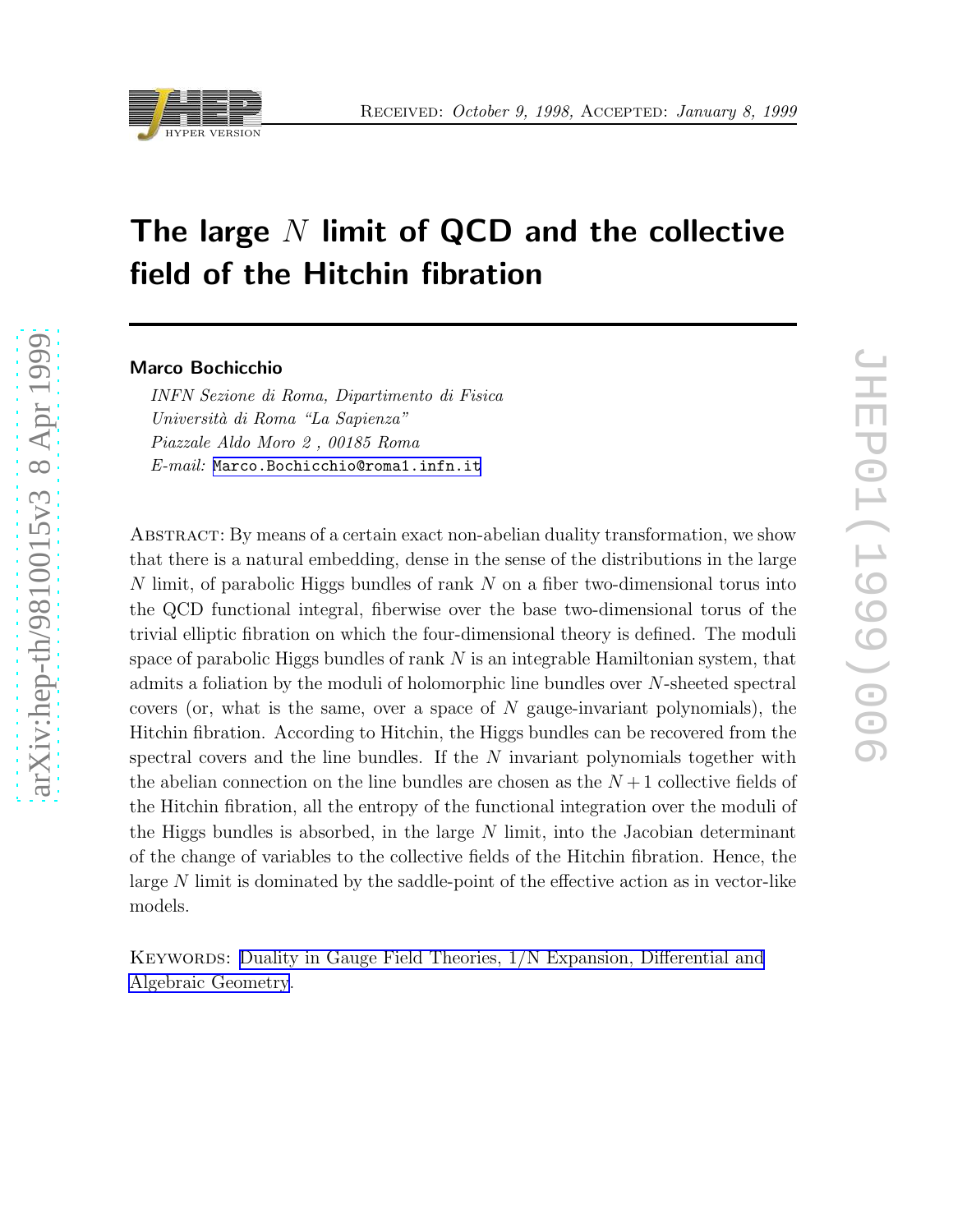## Contents

| 1. Introduction      |    |
|----------------------|----|
| 2. The main formulae | റ  |
| 3. Conclusions       | 10 |

# 1. Introduction

The aim of this paper, that is a brief summary of a more extended one, is to gain control over the large N limit of QCD in four dimensions [\[1\]](#page-11-0).

We consider QCD on a four-dimensional torus, that we think as a two- dimensional fiber torus  $T_f^2$ , with complex coordinates  $(z, \bar{z})$ , trivially fibered over a twodimensional base torus  $T_b^2$ , with complex coordinates  $(u, \bar{u})$ .

The basic idea consists in changing variables, as in a fiberwise duality trans-formation[[2](#page-11-0)], from the four-dimensional gauge connection  $(A_z, A_{\bar{z}}, A_u, A_{\bar{u}})$  to the cotangent space of unitary connections on the fiber torus,  $T^{\ast}\mathcal{A}$ , fiberwise over the base torus, with coordinates  $(A_z, A_{\bar{z}}, \Psi_z, \Psi_{\bar{z}})$ .  $(\Psi_z, \Psi_{\bar{z}})$  are the components of a oneform, Ψ, the Higgs current, on the fiber torus fiberwise, that label the cotangent directions to the unitary connections  $(A_z, A_{\bar{z}})$ .

 $T^{\ast}A$  is an infinite-dimensional hyper-Kahler manifold on which the gauge group,  $SU(N)$ , acts by Hamiltonian vector fields with respect to all the three symplectic forms[[3, 4\]](#page-11-0).

We then quotient, by the action of the gauge group, over a densely chosen subset of  $T^*\mathcal{A}$  [[5](#page-11-0)], in order to make the quotient a separable manifold.

The quotient turns out to be the inductive limit, with respect to the partial ordering defined by inclusion of any divisor, of the moduli space of parabolic (with respect to a given divisor)  $K(D)$  pairs [\[6](#page-11-0)] on the fiber torus fiberwise. This moduli space is a Kahler but not a hyper-Kahler manifold. However, requiring the residue of the Higgs field to be nilpotent, a hyper-Kahler reduction is obtained, corresponding to the moduli of parabolic Higgs bundles[[6, 7](#page-11-0)]. The last one is a closed subspace of the moduli of parabolic  $K(D)$  pairs. The dimensions of the two mentioned moduli spaces are of order  $N^2$ . Therefore the two cases present equivalent difficulties from the point of view of solving the leading large N limit. In fact, they differ only at sub-leading order  $\frac{1}{N}$  $\frac{1}{N}$ . We will not attempt to give a physical interpretation of this fact in this paper.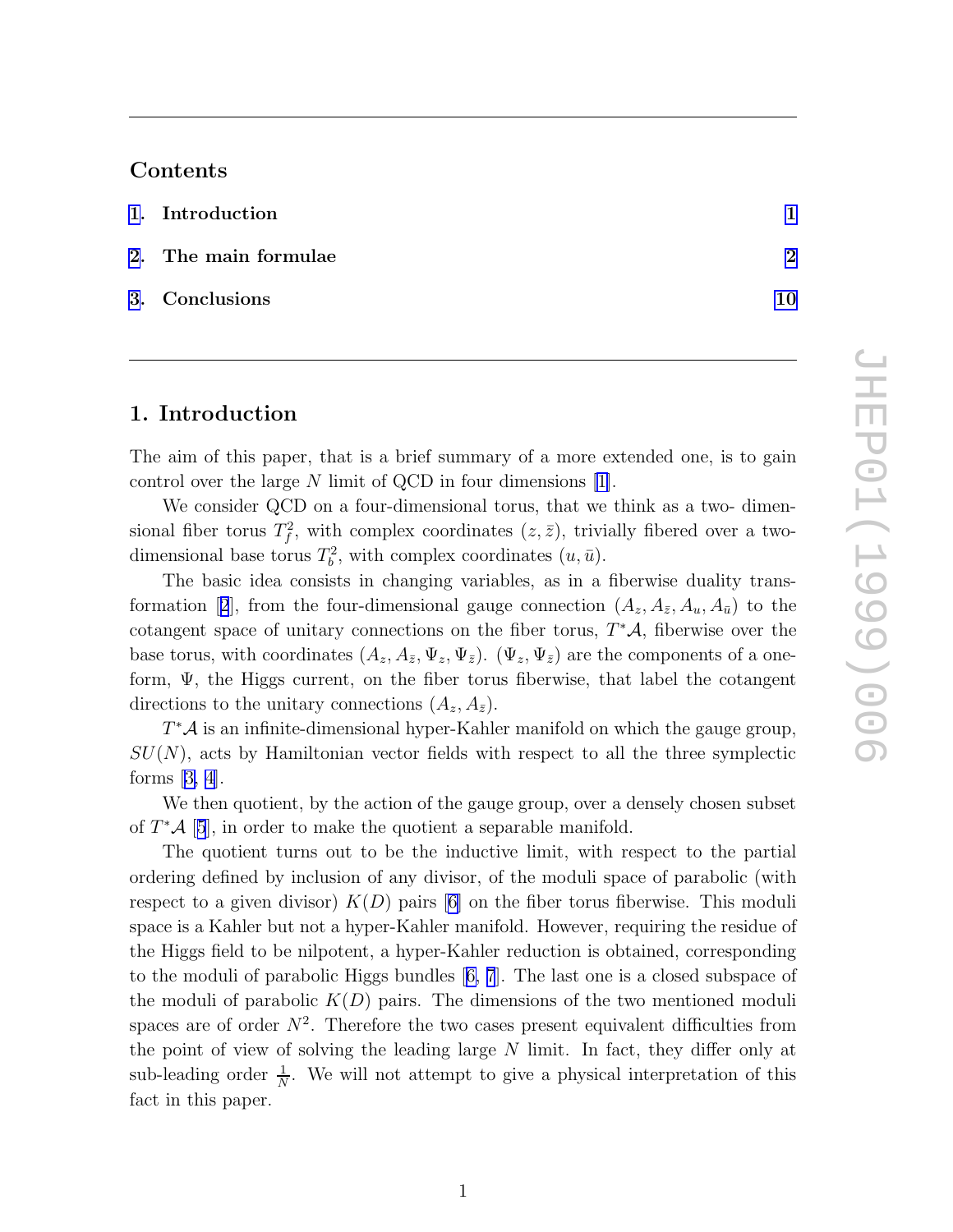<span id="page-2-0"></span>So far we have transformed, on a densely defined subset, the unitary monodromies along four-dimensional curves, a local system with order of  $N^2$  degrees of freedom per point, into another local system, with the same order of  $N^2$  degrees of freedom per point, the moduli of parabolic  $K(D)$  pairs or the moduli of Higgs bundles fiberwise. Indeed, the last one is labelled by the monodromies, with values in the complexified gauge group, around arbitrary points on the fiber torus fiberwise[[3, 8](#page-11-0)].

We now make the last crucial step, that allows us to put the QCD partition function in the form of a vector-like model.

According to Hitchin  $[9, 10, 11, 12]$  $[9, 10, 11, 12]$  $[9, 10, 11, 12]$ , the moduli of  $K(D)$  pairs or of Higgs bundles is an integrable Hamiltonian system, foliated by the moduli of line bundles over spectral branched coverings. These spectral covers are obtained from a basis of N gauge-invariant polynomials in  $\Psi_z$  via the characteristic equation. Remarkably, all the information of the parabolic Higgs or  $K(D)$  bundles on the fiber torus can be reconstructed from a spectral covering of the torus and a line bundle on the cover[[9, 10,](#page-11-0) [11](#page-12-0), [12](#page-12-0)].

We are thus recovering a rank N local system on the fiber torus (with a parabolic divisor) from a rank 1 local system (with a parabolic divisor) on a N-sheeted branched covering of the fiber torus.

Yet, the last system is completely determined by a collection of  $N+1$  local fields, an abelian  $U(1)$  gauge connection, that determines the line bundle on the cover, and N meromorphic differentials, holomorphic away from the divisor, that determine the spectral cover.

We call these fields the collective [\[13\]](#page-12-0) fields of the Hitchin fibration.

Thus, by changing variables to the collective fields of the Hitchin fibration, the QCD partition function looks like the one of a vector-like model.

As a consequence, the large N limit is dominated by the saddle point of the effective action, that now includes the Jacobian determinant of the change of variables from the moduli of parabolic Higgs bundles to the collective field of the Hitchin fibration.

#### 2. The main formulae

Our starting point is the  $SU(N)$ -YM functional integral:

$$
Z = \int \exp\left[-\frac{1}{4g^2} \int \sum_{\mu\nu} Tr\left(F_{\mu\nu}^2\right) d^4x\right] DA,
$$
  

$$
F_{\mu\nu} = \partial_{\mu} A_{\nu} - \partial_{\nu} A_{\mu} + i[A_{\mu}, A_{\nu}].
$$
 (2.1)

The four-dimensional space-time is chosen to be a four-dimensional Euclidean torus  $T<sup>4</sup>$  that it is thought as a trivial elliptic fibration of a two-dimensional fiber torus  $T_f^2$  over another two-dimensional base torus  $T_b^2$ . The fiber torus has real coordinates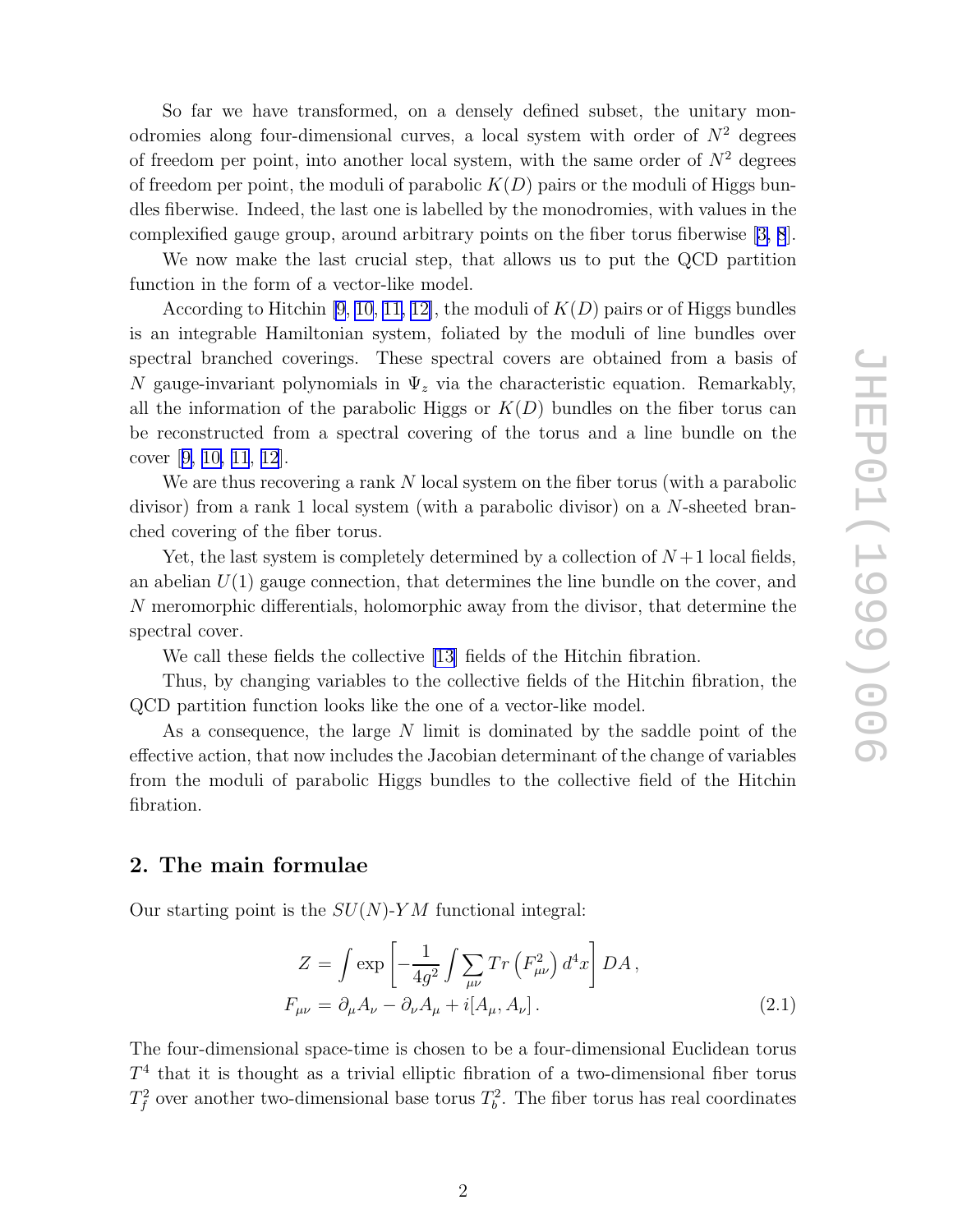$(x_0, x_1)$  while the base torus has coordinates  $(x_2, x_3)$ . We choose a complex structure on the fiber torus with complex coordinates  $(z, \bar{z})$  and a complex structure on the base with coordinates  $(u, \bar{u})$ . Tangent directions to the fiber are indicated by  $||$ , while directions tangent to the base with  $\perp$ . With this notation, introducing the auxiliary variable  $E_{\perp}$ , the partition function can be written as a Gaussian integral over  $E_{\perp}$ :

$$
Z = \int \exp\left[-\frac{N}{2\lambda} \sum_{\parallel \perp} \int Tr\left(F_{\parallel}^2 + E_{\perp}^2 - 2iE_{\perp}F_{\perp} + F_{\parallel \perp}^2\right) d^4x\right] DA_{\parallel}DA_{\perp}DE_{\perp}.
$$
 (2.2)

The integration over the components of the connection transverse to the fiber,  $A_{\perp}$ , is Gaussian and can be performed explicitly, giving as a result the effective action for  $E_{\perp}$  and  $A_{\parallel}$  [[2\]](#page-11-0). From now on,  $A_{\parallel}$  will be indicated simply as A and  $E_{\perp}$  as E unless stated otherwise. This gives for the partition function:

$$
Z = \int \exp\left[-\frac{N}{2\lambda} \int Tr\left(F_A^2 + (\partial_\perp A)^2 + E^2 + \cdots\right) d^4x\right] \times
$$
  
 
$$
\times Det\left[-\Delta_A - i\,ad_E\right]^{-1} DADE\,,\tag{2.3}
$$

where the dots indicate non-local terms, some of which will be made to vanish later on, by an appropriate choice of the gauge-fixing condition, and the sum over the appropriate space-time indices is understood.  $\Delta_A$  is the two-dimensional scalar Laplacian in the background of the connection A and  $ad_E$  the adjoint action of the Lie algebra valued field  $E$ . At this point, we make a change of variables, that allows us to embed  $T^*\mathcal{A}$  into the QCD functional integral. We simply set

$$
E_{\perp} = \epsilon_{\perp \parallel} F_{\parallel}(A_D), \qquad (2.4)
$$

where  $\epsilon_{\perp\parallel}$  is the rank four normalized antisymmetric tensor. We call this change of variables a fiberwise duality transformation, because it has the structure of a duality transformation restricted to the fiber [\[2](#page-11-0)]. Indeed the complete duality transformation in four dimensions [\[14](#page-12-0), [15](#page-12-0)] would involve solving the Bianchi identities for the dual field strength:

$$
\left[\partial_{\mu} + iA_{\mu}^{D}, \tilde{K}_{\mu\nu}\right] = 0, \qquad (2.5)
$$

that imply

$$
K_{\mu\nu} = F_{\mu\nu}(A_D),\tag{2.6}
$$

up to some field-strength copy problem[[16, 17\]](#page-12-0). To implement this change of variables in the functional integral we employ the resolution of the identity, by means of the Faddeev-Popov trick:

$$
1 = \Delta_D(E) \int \delta[E - F(A_D)] DA_D , \qquad (2.7)
$$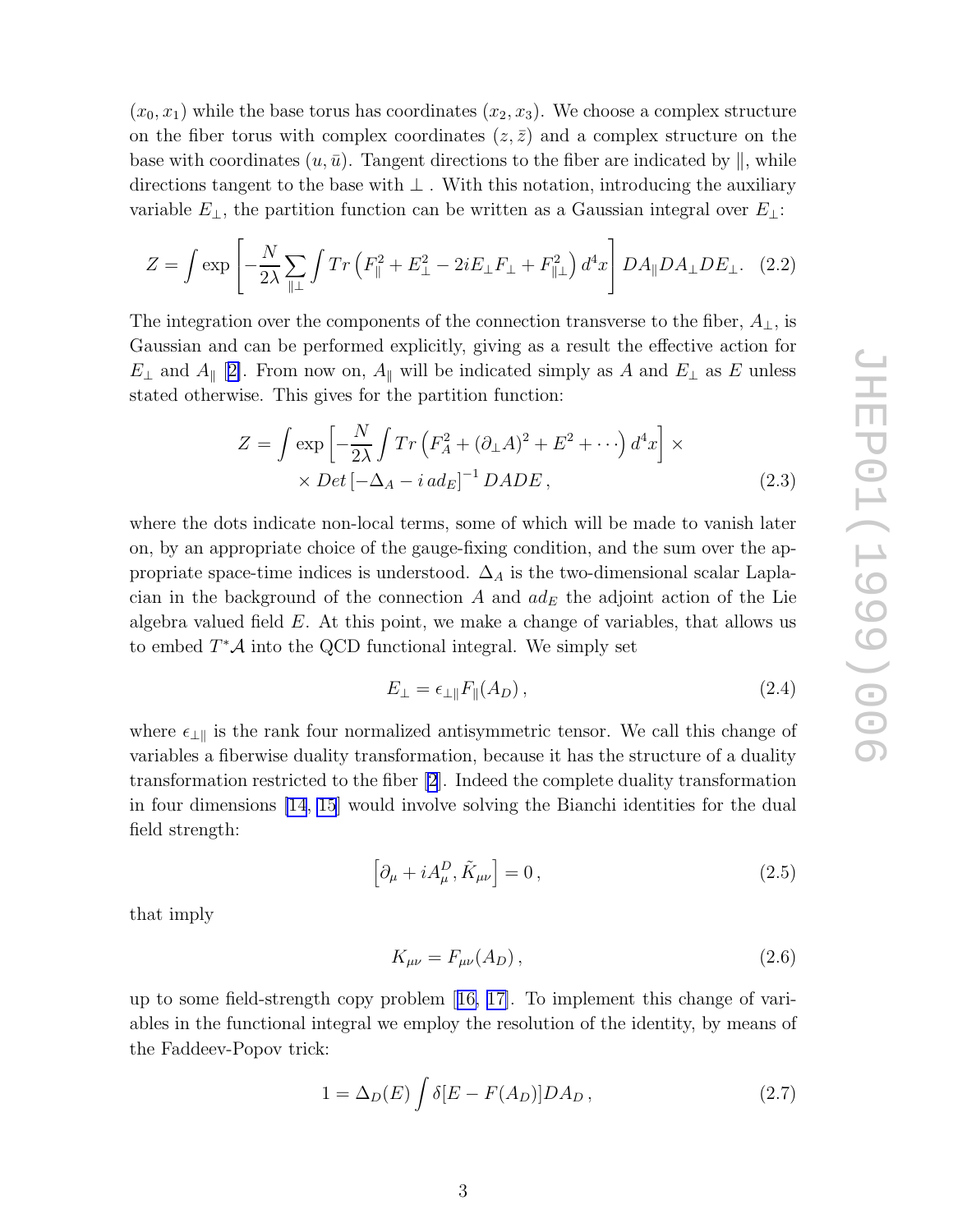where  $F(A_D)$  is a dual curvature two-form associated to the dual connection oneform  $A_D$ . It is convenient for our purposes to decompose  $A_D$  into A and an arbitrary one-form Ψ:

$$
A_D = A + \Psi. \tag{2.8}
$$

Correspondingly, the Faddeev-Popov trick becomes, after shifting the  $A_D$  integration by A:

$$
1 = \Delta_D(E, A) \int \delta[E - F(A + \Psi)] D\Psi.
$$
\n(2.9)

We may consider the fields  $(A, \Psi)$  as the coordinates of  $T^*\mathcal{A}$ , the cotangent space of unitary connections, A, on the fiber torus.  $(A, \Psi)$  are four-dimensional fields as functions on space-time, but they belong to  $T^*{\mathcal A}$  fiberwise. The QCD functional integral then becomes:

$$
Z = \int \exp\left[-\frac{N}{2\lambda} \int Tr\left(F_A^2 + (\partial_\perp A)^2 + E^2 + \cdots\right) d^4x\right] \times
$$
  
 
$$
\times Det\left[-\Delta_A - i \, ad_E\right]^{-1} \Delta_D(A, \Psi) \delta[E - F_{A+\Psi}] DAD\Psi DE. \quad (2.10)
$$

The DE integration can now be performed by a convenient choice of the gauge, that has also the advantage of eliminating some of the non-local terms in the functional integral that were indicated by the dots. The gauge choice is [\[2](#page-11-0)]:

$$
d^*A + E = 0, \t\t(2.11)
$$

where  $d^*$  indicates the two-dimensional divergence of  $A$ . Inserting this gauge condition and the corresponding Faddeev-Popov determinant  $\Delta_{FP}$  and performing the DE integration we get:

$$
Z = \int \exp\left[-\frac{N}{2\lambda} \int Tr\left(F_A^2 + (d^*A)^2 + (\partial_\perp A)^2 + \cdots\right) d^4x\right] \times
$$
  
 
$$
\times Det[-\Delta_A - i \, ad_{F_{A+\Psi}}]^{-1} \Delta_D(A, \Psi) \Delta_{FP} \times
$$
  
 
$$
\times \delta[d^*A + F_{A+\Psi}] DAD\Psi.
$$
 (2.12)

This gives the desired embedding of  $T^*A/G$  fiberwise in the functional integral.

Analytically our problem is, apparently, as difficult as the original one. Instead of integrating over the connection one-form in four dimensions (minus a gauge-fixing condition) we integrate over  $T^*\mathcal{A}$  fiberwise (minus a gauge-fixing condition). After gauge-fixing, in both cases, the effective action is, in general, non-local.

Our main step will be, nevertheless, to use algebraic geometry to give the quotient,  $T^*{\cal A}/G$ , of  $T^*{\cal A}$  by the gauge group  $G = SU(N)$ , an explicit meaning as a moduli space. The fact that this moduli space will turn out to be an integrable system will be essential for our approach to the large N limit. Had we tried to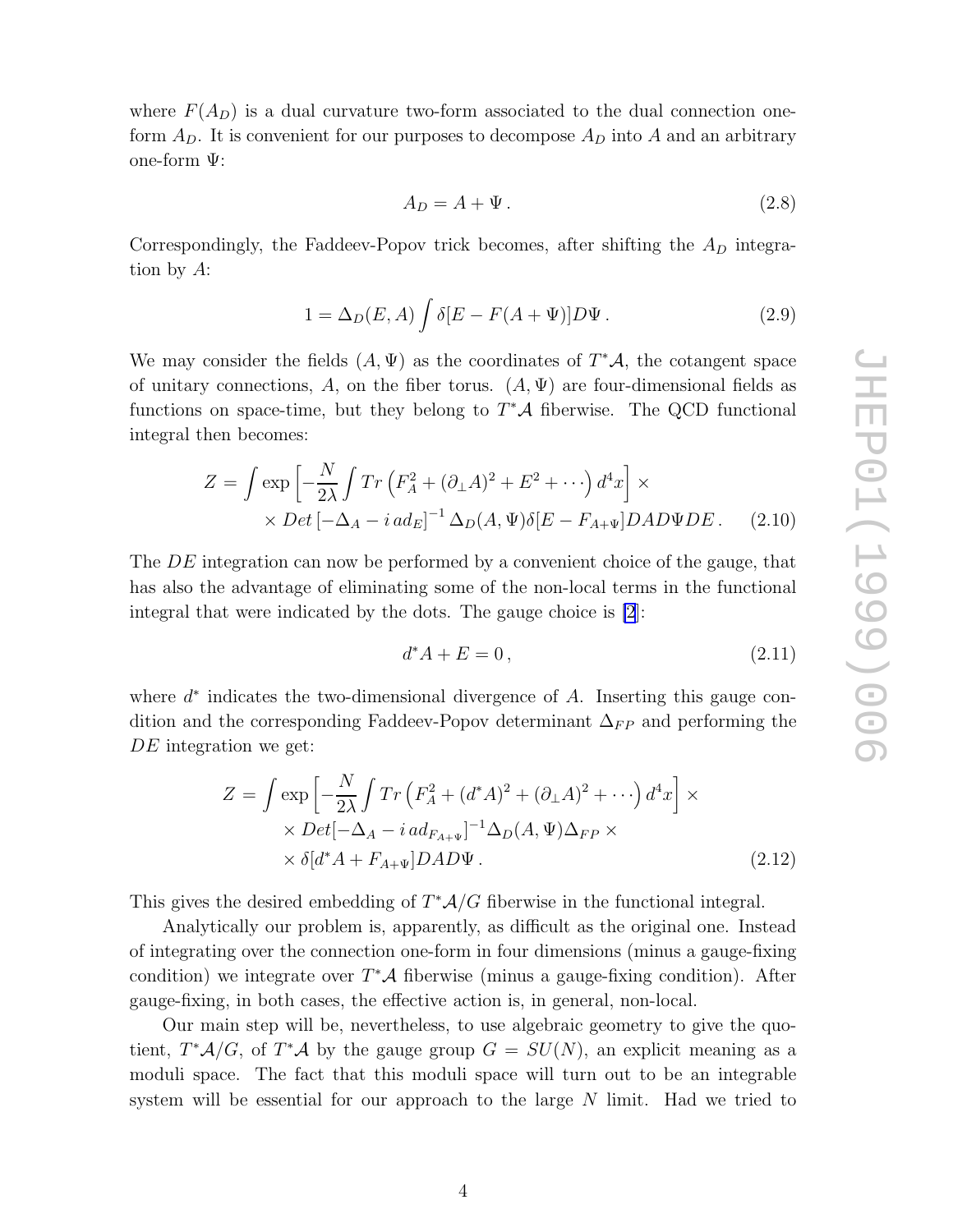construct directly, in some sense, the moduli space of four- dimensional bundles, without integrating out the transverse polarizations of the connection, we would not have obtained such integrability properties.

To understand the moduli space, we must understand the structure of the gauge orbits in  $T^*\mathcal{A}$ . The gauge group acts on the fields  $A, \Psi$  by hamiltonian vector fields with respect to the three symplectic forms [\[3](#page-11-0)]. The corresponding moment maps are:

$$
\mu^{0} = F_{A} - i[\Psi, \Psi],
$$
  
\n
$$
\mu = \bar{\partial}_{A}\psi,
$$
  
\n
$$
\bar{\mu} = \partial_{A}\bar{\psi},
$$
\n(2.13)

where in this formula  $\psi$  and  $\bar{\psi}$  refer to the z and  $\bar{z}$  components of the one-form  $\Psi = \psi + \bar{\psi}$ . General principles of hyper-Kahler geometry require, for the quotient under the action of the gauge group to be separable and hyper-Kahler, the moment map to be central. For  $SU(N)$  on a compact Riemann surface this forces the moment map to vanish, unless the structure group of the cotangent bundle is reducible. This is a too restrictive constraint in the functional integral. However, we can consider bundles with a parabolic flag structure and weights on an arbitrary divisor D [[18,](#page-12-0) [11](#page-12-0)]. Set in another way, we put coadjoint orbits on the given divisor associated to the parabolic structure [\[19\]](#page-12-0). This amounts to add, to the three moment maps for the gauge connection and the Higgs current, delta-like singularities on the divisor. A collective field for the parabolic Higgs bundles can then be introduced in the functional integral by means of the resolution of the identity [\[5](#page-11-0)]:

$$
1 = \lim_{|D| \to \infty} \int \delta \left( \mu^0 - \frac{1}{|D|} \sum_p \mu_p^0 \delta_p \right) \times
$$
  
 
$$
\times \delta \left( \mu - \frac{1}{|D|} \sum_p \mu_p \delta_p \right) \delta \left( \bar{\mu} - \frac{1}{|D|} \sum_p \bar{\mu}_p \delta_p \right) \times
$$
  
 
$$
\times \prod_p d\mu_p^0 d\mu_p d\bar{\mu}_p d^2 z_p J[\mu_0, \mu, \bar{\mu}], \qquad (2.14)
$$

where  $\delta_p$  is the two-dimensional delta-function localized at  $z_p$  and J a compensating Jacobian determinant. This collective field for the moment maps is the analogue, in our gauge-theoretic setting, of the collective field for the density of the eigenvalues, introduced long ago for solving the large N limit of matrix models[[13](#page-12-0)]. All the variables in Eq. (2.14) are functions of the coordinates  $(u, \bar{u})$  on the base torus. We will leave implicit this functional dependence in all the following formulae. The levels of the moment maps are dense in the sense of the distributions, as the divisor gets larger and larger.  $\mu_p^0$  is a traceless hermitian matrix while  $\mu_p$  and  $\bar{\mu}_p$  live in the Lie algebra  $sl(N)$ . There is still the freedom of making  $SU(N)$  gauge transformations. This was implemented, in the previous discussion, by the choice of the gauge-fixing.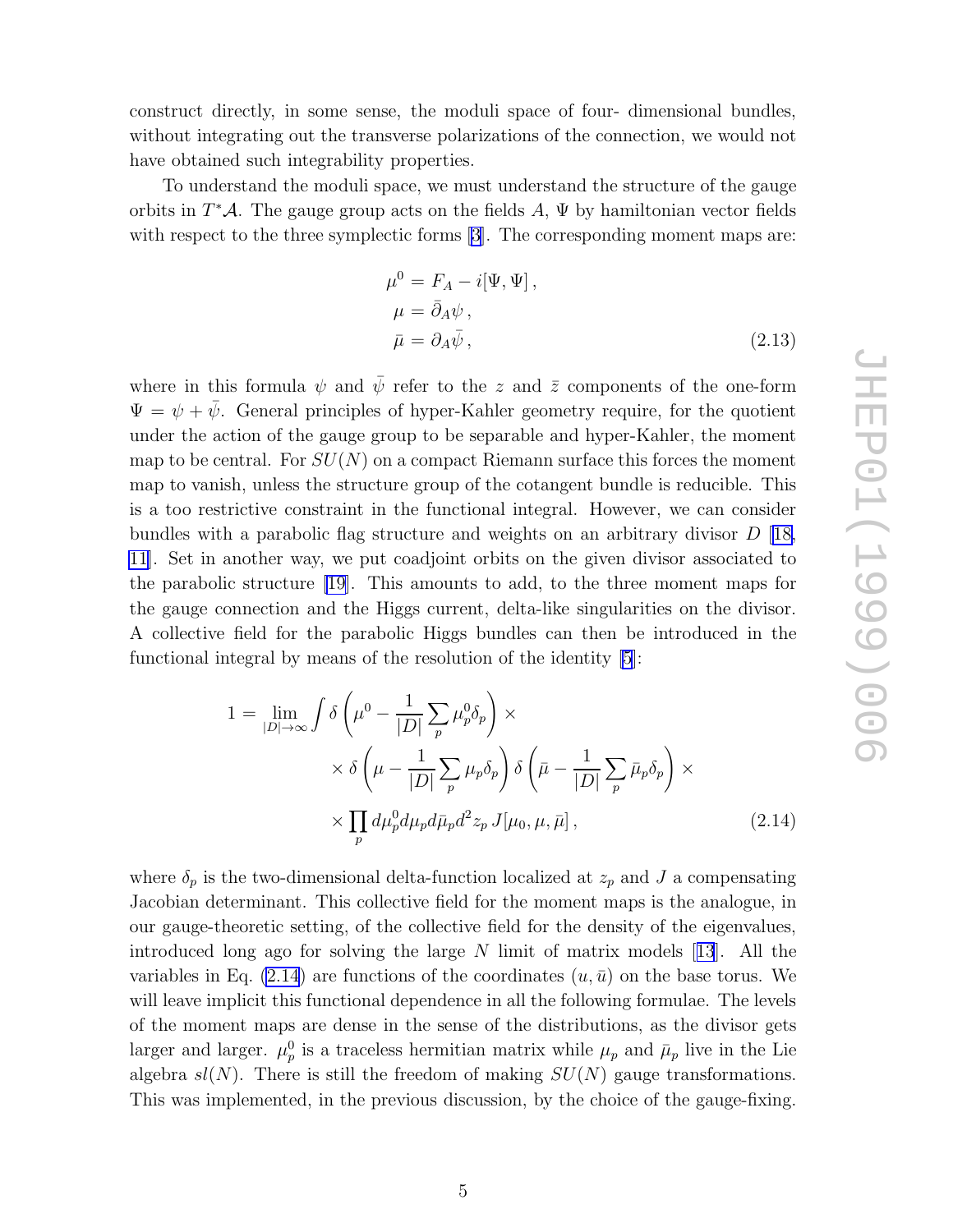<span id="page-6-0"></span>A deeper justification for considering moment maps valued in the distributions relies on the following facts. In two dimensions (or fiberwise, as in our case) there is a correspondence between unitary bundles and holomorphic ones[[20](#page-12-0)]. In general, to study the moduli problem, it is more convenient the holomorphic language, since geometric invariant theory tells us when a moduli space exists as a separable manifold. A necessary and often sufficient condition is stability in the sense of Mumford[[21](#page-12-0)]. Now, in a remarkable theorem, Narasimhan and Seshadri [\[21\]](#page-12-0) proved that semi-stable holomorphic bundles on a compact Riemann surface arise as unitary projective representation of the fundamental group of the surface (or unitary representations of the once-punctured surface). Stable bundles correspond to irreducible representations. In addition, the moduli of non-stable bundles cannot be separable in general[[21](#page-12-0)]. The Narasimhan-Seshadri result has been extended to the unitary non-compact case by Metha and Seshadri [\[18](#page-12-0)], who proved that stable holomorphic bundles with a parabolic flag structure (of parabolic degree zero) arise as unitary representation of the fundamental group of a compact Riemann surface with marked points and fixed monodromy conjugacy classes around the marked points. There is, moreover, a correspondence between the weights of the parabolic structure and the unitary eigenvalues of the monodromy, and between the flag structure and the eigenspaces of the eigenvalues of the monodromy as well. More simply, the moduli of these bundles can be described, in the language of moment maps and symplectic reduction, as a quotient of the space of unitary connections with coadjoint orbits under the action ofthe gauge group [[19\]](#page-12-0). The computation of the analytic torsion in  $YM<sub>2</sub>$  fits into this symplectic framework[[22](#page-12-0)]. Later on, an analogous computation, in the hyper-Kahler case of Hitchin bundles, will play some role in this paper. Hitchin extended the Narasimhan-Seshadri result in another direction. He answered the question to what correspond non-unitary representations of the fundamental group of a compact surface[[3](#page-11-0)]. The answer is stable (semi-stable) Higgs bundles. Given a decomposition of a non-unitary flat connection into a unitary one plus a one-form valued in the complement of the compact generators, it is possible to choose the one-form in such a way that it is harmonic with respect to the unitary connection[[8\]](#page-11-0). The corresponding decomposition of the non-hermitian curvature furnishes the three moment maps for the action of the compact subgroup. Finally, Hitchin result has been extended to the non-compact non-unitary case by several other authors[[6,](#page-11-0) [7,](#page-11-0) [11](#page-12-0), [8\]](#page-11-0). The moduli space of parabolic  $K(D)$  pairs is the moduli of holomorphic bundles with a parabolic structure and a holomorphic endomorphism with parabolic residue. It is a Kahler, but not hyper-Kahler manifold, of dimension (in the traceless case) [\[6\]](#page-11-0):

$$
dim \mathcal{P}_{\alpha}^{0} = (2g - 2 + | D |) (N^{2} - 1) . \qquad (2.15)
$$

It contains as a closed subspace the moduli of Higgs bundles, for which the endomorphism has nilpotent residue. The last one is a hyper-Kahler manifold, of dimension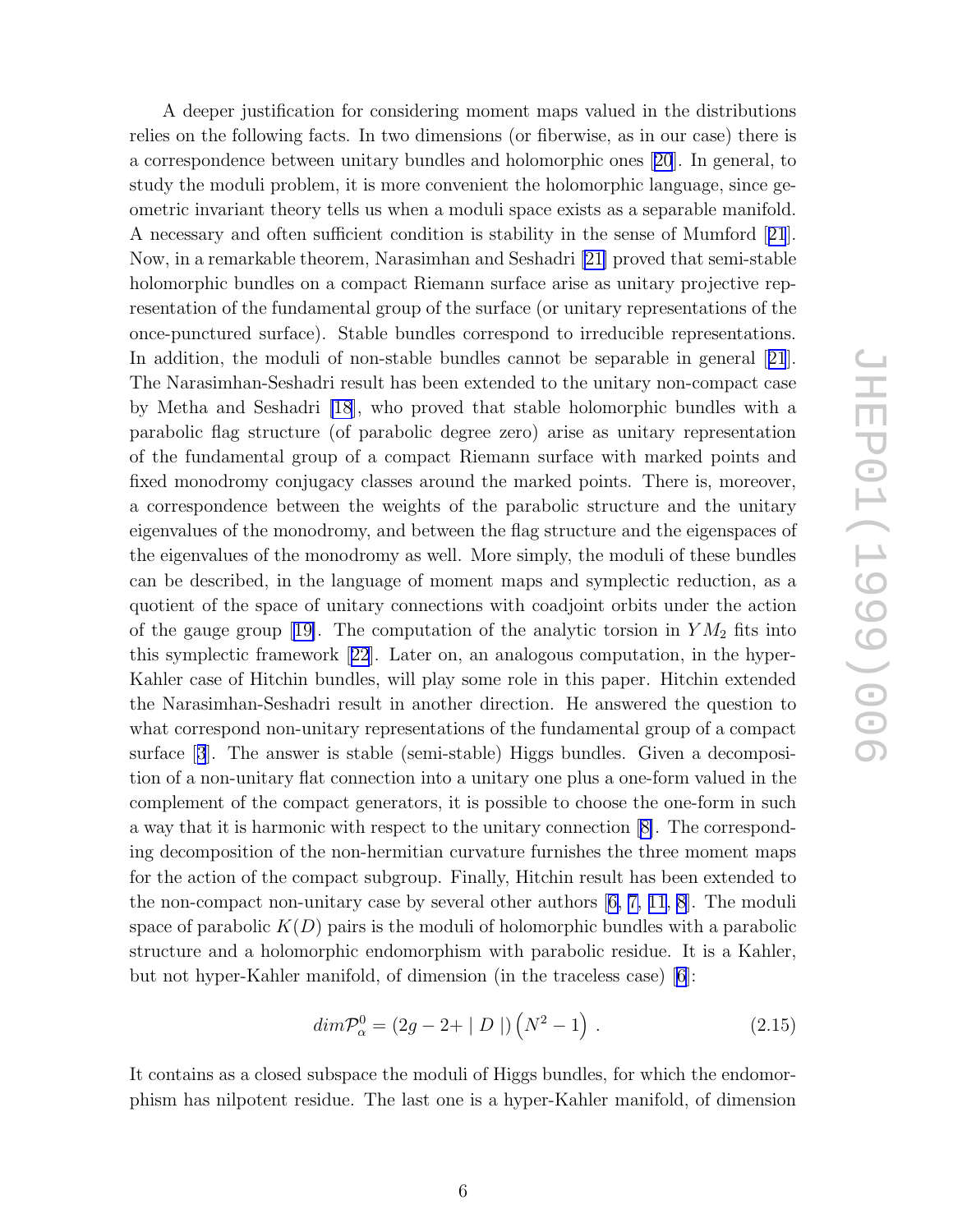(in the traceless case) [\[6](#page-11-0), [7](#page-11-0)]:

$$
dim \mathcal{N}_{\alpha}^{0} = (2g - 2)(N^{2} - 1) + 2 \sum_{p \in D} f_{p}, \qquad (2.16)
$$

where  $f_p = \frac{1}{2}(N^2 - \sum_i m_i(p)^2)$  and  $m_i$  is the multiplicity of the weight  $\alpha_i$  associated to the flag structure.

A consequence of this discussion is the following philosophy for approaching the large N limit. Sometimes to solve a problem it may be convenient to embed it into a family. In this case, we want to find the master field by embedding the fluctuations of the theory into a dense family. In fact we consider fluctuations modulo gauge equivalence. It is precisely at this point, after gauging away the gauge group, that the separability of the moduli space requires introducing representations of the fundamental group fiberwise, something very natural in a gauge theory. Since the theory is local, the natural objects are the representations of the fundamental group associated to an arbitrary divisor. This forces the moment maps to be distributions concentrated on the divisor. The requirement of having a dense separable family of gauge-invariant fluctuations has lead us to a very weak topology. This is unavoidable, but the advantage is the integrability of the moduli space.

As a check, let us come back to the functional integral and count, somehow naively, the dimension of the local moduli space. For each point of the divisor we have a traceless hermitian plus a traceless matrix and its complex conjugate, the moment maps, minus a traceless hermitian gauge condition. Following this counting the number of local moduli is  $|D| (N^2 - 1)$  complex parameters. We should then take into account also the global properties of the torus, but it turns out that on a torus there is no extra contribution, according to  $Eq.(2.15)$  $Eq.(2.15)$  $Eq.(2.15)$ . The hermitian moment map  $\mu^0$  determines a collection of weights via its eigenvalues modulo  $2\pi$ and a flag structure via its eigenspaces. A holomorphic sheaf is obtained gauging away the field A by means of a complexified gauge transformation (we should stress that complexified gauge transformations are simply a convenient change of variables to describe the moduli in the holomorphic language, not gauge transformations in the functional integral). In this gauge  $\Psi_z$  is holomorphic with a certain residue. Generically the residue is conjugated, in the complexified gauge group, to a parabolic element. We have thus a parabolic sheaf together with a parabolic endomorphism  $\Psi_z$ The corresponding moduli space is the one of parabolic  $K(D)$  pairs. If the residue of  $\Psi_z$  is chosen to be nilpotent the corresponding moduli space is the one of parabolic Higgs bundles[[6, 7](#page-11-0)], that is hyper-Kahler. The inconvenient for controlling the large N limit is, however, that the collective field of  $K(D)$  pairs or of Higgs bundles has still a number of components of order  $N^2$ . As mentioned in the introduction, a crucial reduction in the entropy is obtained passing to a collective field associated to the Hitchin fibration.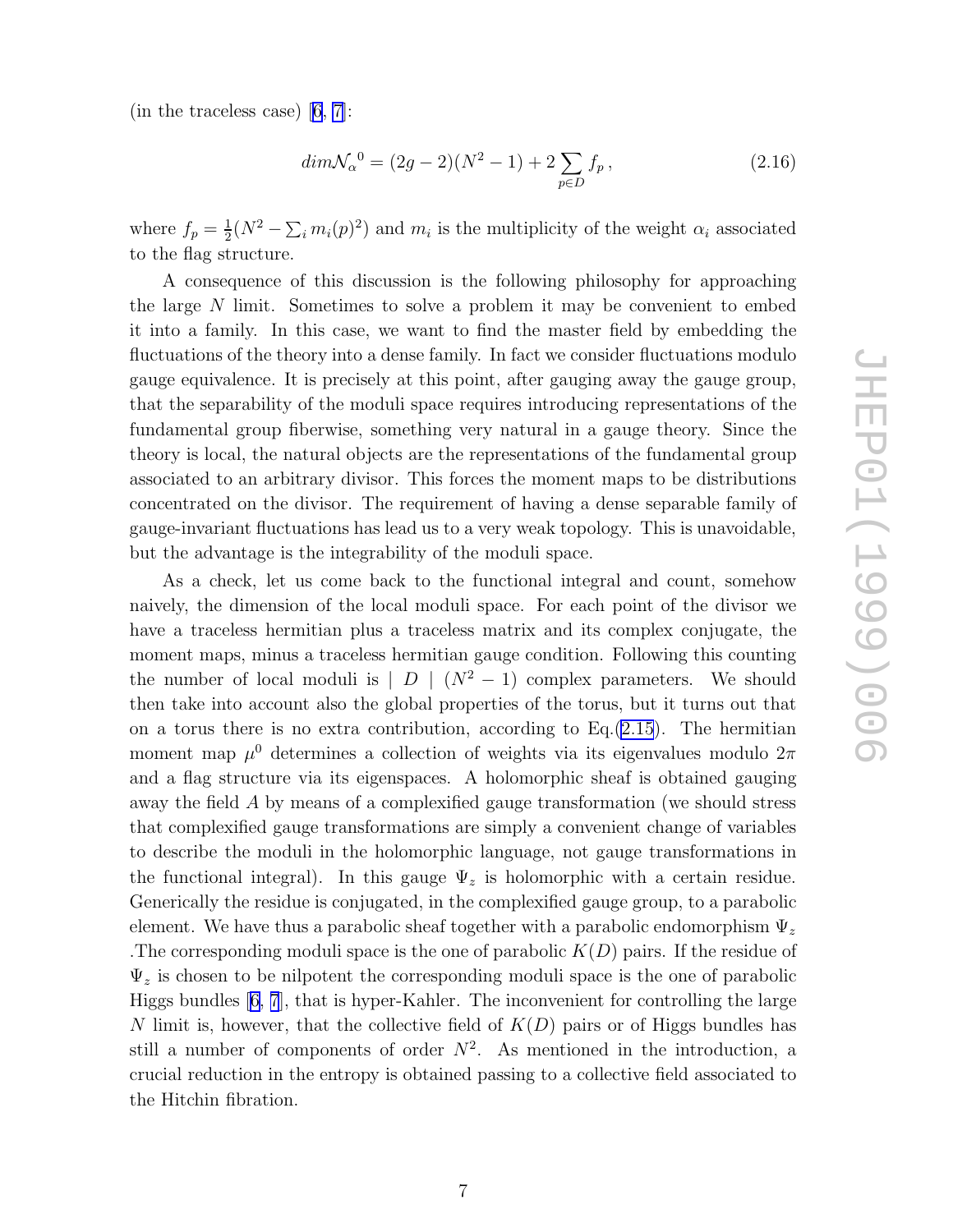According to Hitchin, by a complexified gauge transformation,  $\Psi_z$  can be made holomorphic (with possibly a parabolic or nilpotent residue on the parabolic divisor). The equation

$$
Det(\lambda 1 - \Psi_z) = 0 \tag{2.17}
$$

determines a spectral cover as a polynomial equation in  $\lambda$  with, as coefficients, N symmetric invariant polynomials in  $\Psi_z$ , that are N (meromorphic) [\[9, 10](#page-11-0)] differentials. The spectral cover is branched at points where the characteristic polynomial has multiple roots. Since  $\Psi_z$  can always be put in triangular form by an extra holomorphic gauge transformation, the eigenspace associated to the first eigenvalue  $\lambda_z^1$  is one dimensional and depends on z. This defines a holomorphic line bundle. We are thus given a holomorphic line bundle L and a spectral covering  $\pi^{-1}$ . Hitchin shows that  $\Psi_z$  can be recovered by L and  $\pi^{-1}$ . Given a section  $\sigma$  of L, the sections of the Higgs bundle in the holomorphic gauge can be recovered as the direct image bundle  $\sigma(\pi^{-1})$ [[9, 10,](#page-11-0) [11](#page-12-0), [12\]](#page-12-0). Then the multiplicative action of  $\lambda_z^1$ , thought as a differential on the covering, on the section  $\sigma$  of the line bundle L, determines  $\Psi_z$  as an endomor-phism of the direct image bundle [\[9](#page-11-0)]. This gives  $\Psi$  in the holomorphic gauge. To go to a unitary gauge, by making a complexified gauge transformation, we determine A as a solution of the hermitian moment map equation. This leaves still the freedom of making unitary gauge transformations and leaves the choice of an arbitrary hermitian gauge fixing. We have thus recovered the  $K(D)$  or Higgs bundle from L and the spectral cover. Let us observe that the sheaf of sections of a holomorphic line bundle, that is equivalent to the line bundle itself, is determined as the kernel of the  $(0,1)$ part of an abelian  $U(1)$  connection,  $a = a_z dz + a_{\bar{z}} d\bar{z}$ , [[20](#page-12-0)]. The spectral covers instead are determined by N meromorphic q-differentials,  $a_q = a_{z^q} dz^q$ . The Hitchin data are therefore those of a vector-like model of complex dimension  $N+1$  (N in the traceless case). Yet, the dimension of the moduli space of the Higgs bundles and the one of the line bundles on the spectral coverings, including the moduli of the coverings, are exactly the same. We are now ready to implement this change of variables in the functional integral. We first describe the change of variables at formal level and afterward we exploit the detailed structure of the Jacobian determinant. The QCD partition function can be rewritten as:

$$
Z = \int \exp\left[-\Gamma(A,\Psi) + \log \frac{\partial \left(A, \bar{A}, \Psi, \bar{\Psi}\right)}{\partial \left(a, \bar{a}, a_q, \bar{a}_q\right)}\right] Da D\bar{a} Da_q D\bar{a}_q ,\qquad(2.18)
$$

that is, formally, the result looked forward. We want now to give the Jacobian of the change of variables a precise meaning. We describe the computations in a rather sketchy way. We think the functional integral to be stratified by the levels of the moment maps. This is done inserting the obvious resolution of the identity into the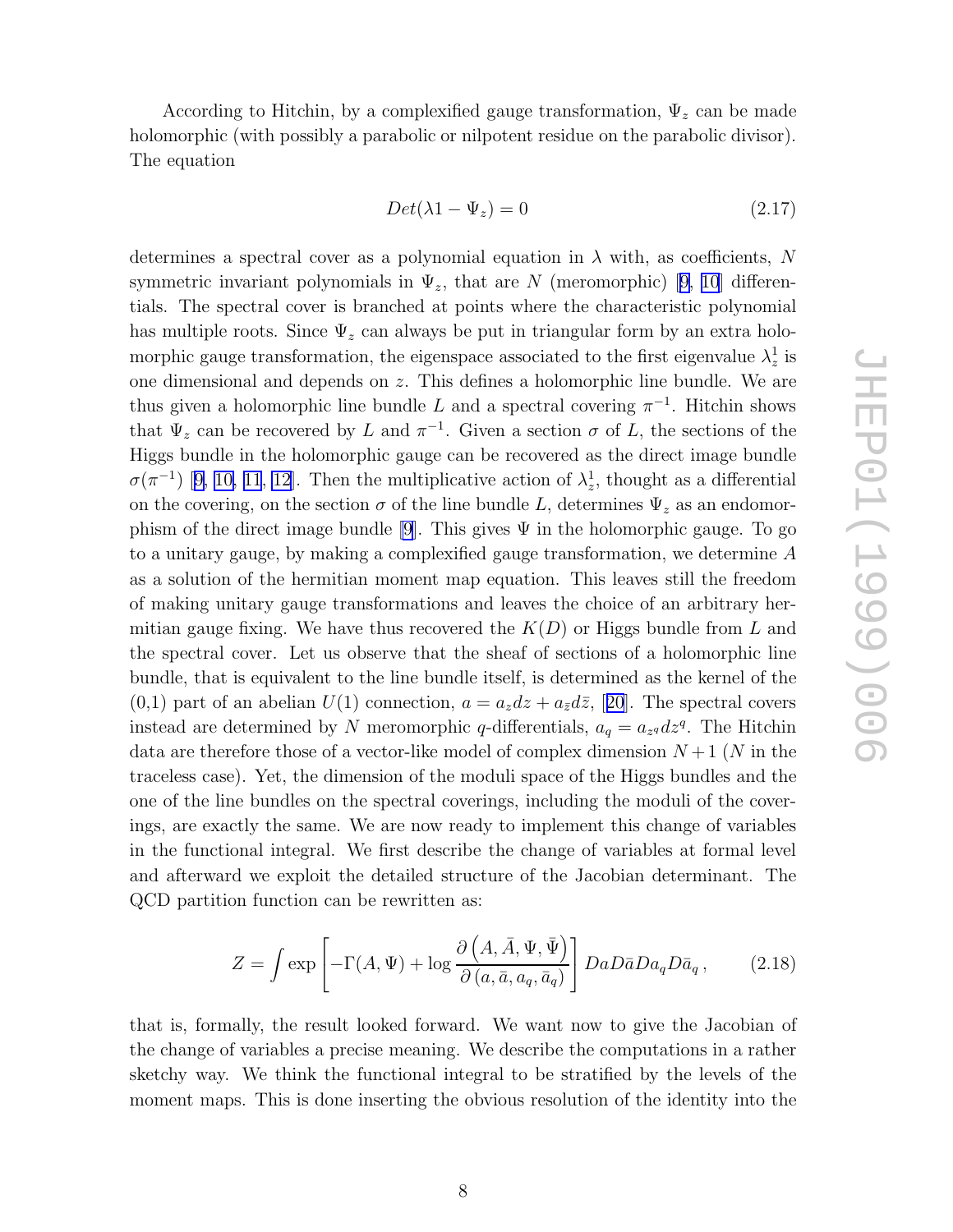<span id="page-9-0"></span>functional integral, corresponding to the levels, to the over-complete resolution of the levels in terms of coadjoint orbits and to the gauge-fixing:

$$
Z = \lim_{|D| \to \infty} \int \exp[-\Gamma(A, \Psi)] \times
$$
  
\n
$$
\times \delta \left(\mu^{0} - F_{A} + i[\Psi, \Psi]\right) \delta \left(\mu - \bar{\partial}_{A}\psi\right) \delta \left(\bar{\mu} - \partial_{A}\bar{\psi}\right) \times
$$
  
\n
$$
\times \delta \left(\mu^{0} - \frac{1}{|D|} \sum_{p} \mu_{p}^{0} \delta_{p}\right) \delta \left(\mu - \frac{1}{|D|} \sum_{p} \mu_{p} \delta_{p}\right) \delta \left(\bar{\mu} - \frac{1}{|D|} \sum_{p} \bar{\mu}_{p} \delta_{p}\right) \times
$$
  
\n
$$
\times J[\mu_{0}, \mu, \bar{\mu}] \Delta_{FP} \delta [d^{*}A + F_{A+\Psi}] D\mu^{0} D\mu D\bar{\mu} \times
$$
  
\n
$$
\times \prod_{p} d\mu_{p}^{0} d\mu_{p} d\bar{\mu}_{p} d^{2} z_{p} D A_{z} D \Psi_{z} D A_{\bar{z}} D \Psi_{\bar{z}}.
$$
\n(2.19)

The integration over  $DA_z D\Psi_z DA_{\bar{z}}D\Psi_{\bar{z}}$  gives a combination of functional determinants, T,(the analogue of the analytic torsion[[22\]](#page-12-0)) times the Kahler (hyper-Kahler) volume,  $\wedge^{max}\omega_{\vec{\mu}_p}$ , associated to the orbits with given level of the moment map,  $\vec{\mu}_p$ (we have grouped the three moment maps into a vector). We now insert the collective field,  $\rho$ , associated to the divisor D and the corresponding Jacobian:

$$
Z = \int \exp[-\Gamma(A,\Psi)] \frac{J[\vec{\mu}(\rho)]}{J(\rho)} T \wedge^{max} \omega_{\vec{\mu}(\rho)} D\rho, \qquad (2.20)
$$

where  $\lim_{|D|\to\infty} \int \delta\left(\rho - \frac{1}{|D|}\sum_p \delta_p\right) \prod_p d^2 z_p J(\rho) = 1$  and the dependence from the divisor is now expressed through the collective field  $\rho$  (this is certainly possible if the moment maps are a symmetric function of the points of the divisor; in particular if  $\vec{\mu}_p = \vec{\mu}$  for all p, as it is expected for a translationally invariant ground state). Then, we change variables to the Hitchin fibration in terms of the the symplectic volume form  $\wedge^{max} \omega_{\rho}$  associated to the symplectic structure on the cotangent space of rank 1 bundles on the spectral covering:

$$
Z = \int \exp[-\Gamma(A, \Psi)] \times
$$
  
 
$$
\times \frac{J[\vec{\mu}(\rho)]}{J(\rho)} T \frac{\wedge^{max} \omega_{\vec{\mu}(\rho)}}{\wedge^{max} \omega_{\rho}} \times \wedge^{max} \omega_{\rho} D\rho,
$$
 (2.21)

where  $\omega_{\rho}$  can be chosen to be a symplectic form on rank 1 Higgs bundles on the spectral covers  $\pi^{-1}(T_f^2)$ , with coordinates  $(a(\rho), \lambda^1(\rho))$ :

$$
\omega_{\rho} = \int_{\pi^{-1}(T_f^2)} \delta a(\rho) \wedge \delta \bar{a}(\rho) + \delta \lambda^1(\rho) \wedge \delta \bar{\lambda}^1(\rho).
$$
 (2.22)

Finally, we represent  $\wedge^{max} \omega_{\rho}$  as the  $U(1)$  analytic torsion [\[22](#page-12-0)] on the coverings times the volume of the coverings:

$$
\wedge^{max} \omega_{\rho} = \delta \left( F_{a(\rho)} \right) \Big|_{\pi^{-1}(T_f^2)} \delta[d^*a(\rho)] \Delta_{FP}(a(\rho)) Da(\rho) D\bar{a}(\rho) \times \times \frac{\partial(\lambda(\rho), \bar{\lambda}(\rho))}{\partial (a_q(\rho), \bar{a}_q(\rho))} Da_q(\rho) D\bar{a}_q(\rho),
$$
\n(2.23)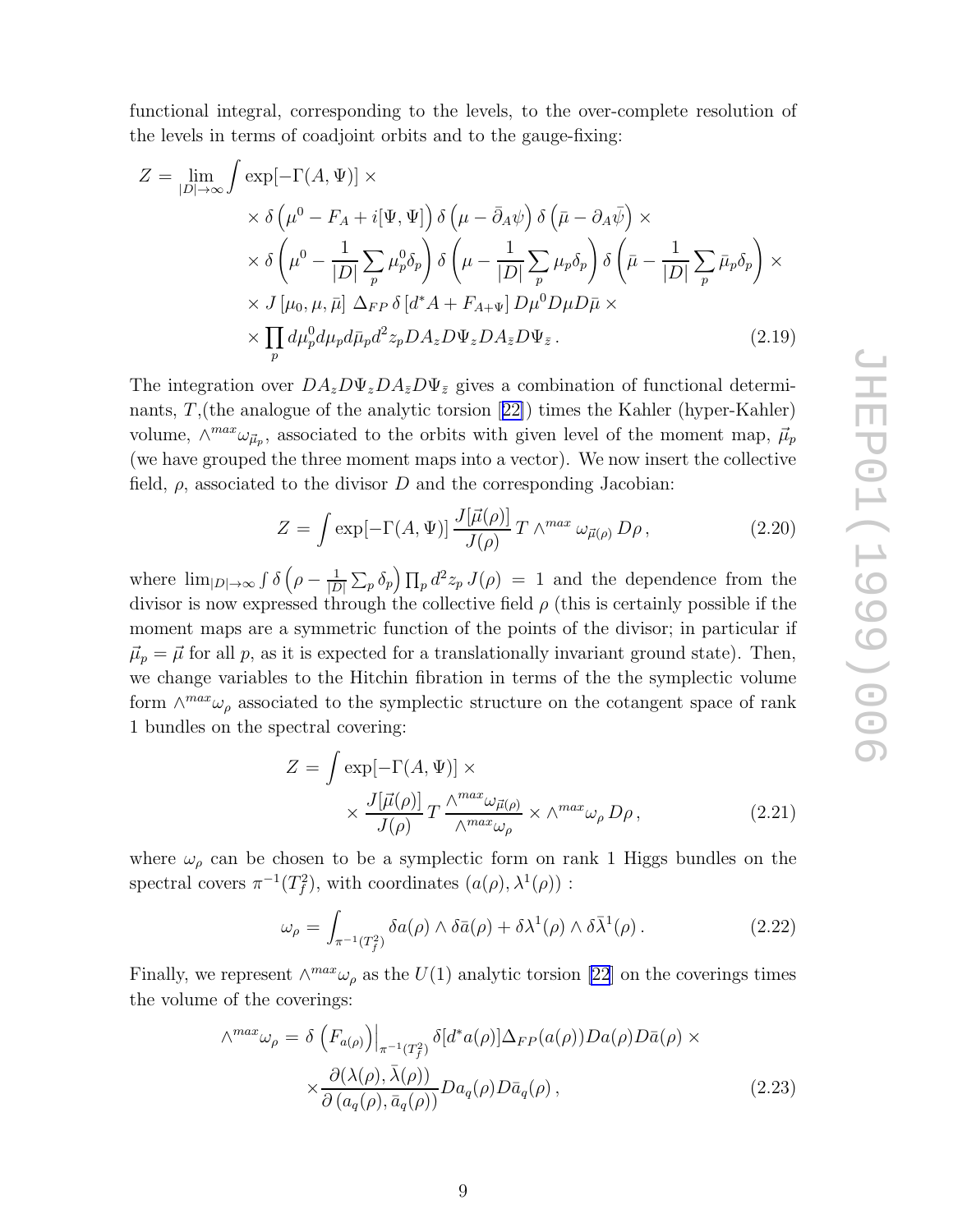<span id="page-10-0"></span>where, in the volume form for the coverings, we have changed variables, from the eigenvalues  $\lambda$  of  $\Psi_z$ , to the meromorphic differentials  $a_{z^q}$  (=  $Tr[\Psi_z^q]$ ), holomorphic away from the divisor D. Notice that the entropy, associated to the measure in Eq. [\(2.23](#page-9-0)), is of order N, since only N fields,  $a_{z^q}$ , living on  $T_f^2$  and one, a, living on  $\pi^{-1}(T_f^2)$  (that is a N-sheeted covering) are integrated. Actually we should take into account also the integration over the collective field of the divisor  $\rho$  in Eq. [\(2.21](#page-9-0)), but this is still a contribution of order one. This completes our sketchy evaluation of the Jacobian determinant to the collective field of the Hitchin fibration.

## 3. Conclusions

To summarize, we represent the QCD partition function, by means of a fiberwise duality transformation on the base torus, as a functional integral on  $T^*\mathcal{A}$  fiberwise:

$$
Z = \int \exp\left[-\frac{N}{2\lambda} \int Tr\left(F_A^2 + (d^*A)^2 + (\partial_\perp A)^2\right) + (\text{non-local terms}) d^4x\right] \times
$$
  
 
$$
\times Det\left[-\Delta_A - i \, ad_{F_{A+\Psi}}\right]^{-1} \Delta_D(A, \Psi) \times
$$
  
 
$$
\times \Delta_{FP}\delta[d^*A + F_{A+\Psi}] DA_z D\Psi_z DA_{\bar{z}}D\Psi_{\bar{z}} =
$$
  
= 
$$
\int \exp[-\Gamma(A, \Psi)] DA_z D\Psi_z DA_{\bar{z}}D\Psi_{\bar{z}}.
$$
 (3.1)

Then, we choose a dense subset of  $T^*\mathcal{A}$  (dense in the large N limit), that admits a separable Kahler (hyper-Kahler) quotient under the action of the gauge group. This dense subset turns out to be the inductive limit of the sheaves of  $K(D)$  pairs (Higgs bundles) with arbitrary parabolic divisor D. Thereafter, on this dense subset, we change variables from  $(A_z, \Psi_z, A_{\bar{z}}, \Psi_{\bar{z}})$  to  $(a_z, a_{z^q}, a_{\bar{z}}, a_{\bar{z}^q})$ , where  $(a_z, a_{\bar{z}})$  is a  $U(1)$ connection on a N- sheeted covering and  $(a_{z}, q = 1, ..., N)$  are N gauge-invariant meromorphic  $q$ -differentials, holomorphic away from  $D$ , fiberwise over the base torus.

Hence, since our theory is now labelled by a  $U(1)$  connection plus a set of Nchiral and anti-chiral fields of increasing spin, up to  $N$ , it turns out that the effective action of QCD, in the large N limit, reads:

$$
\Gamma_{eff}(A,\Psi) = \Gamma(A,\Psi) + \log \frac{\partial(a,\bar{a},a_q,\bar{a}_q)}{\partial(A,\bar{A},\Psi,\bar{\Psi})}.
$$
\n(3.2)

The effective action  $\Gamma_{eff}$ , as a functional of a parabolic Higgs bundle, need not to be finite, because of the singularities of the connection and Higgs field on the parabolic divisor. However, this is not unexpected. The changes of variable, that we performed in the functional integral to get the effective action, are by no means a substitute of regularization and renormalization. In this respect we are in the same situation as for the Migdal-Makeenko equation [\[23](#page-12-0)], that needs to be regularized and renormalized. What is needed here is a regularization of the theory that respects as most as possible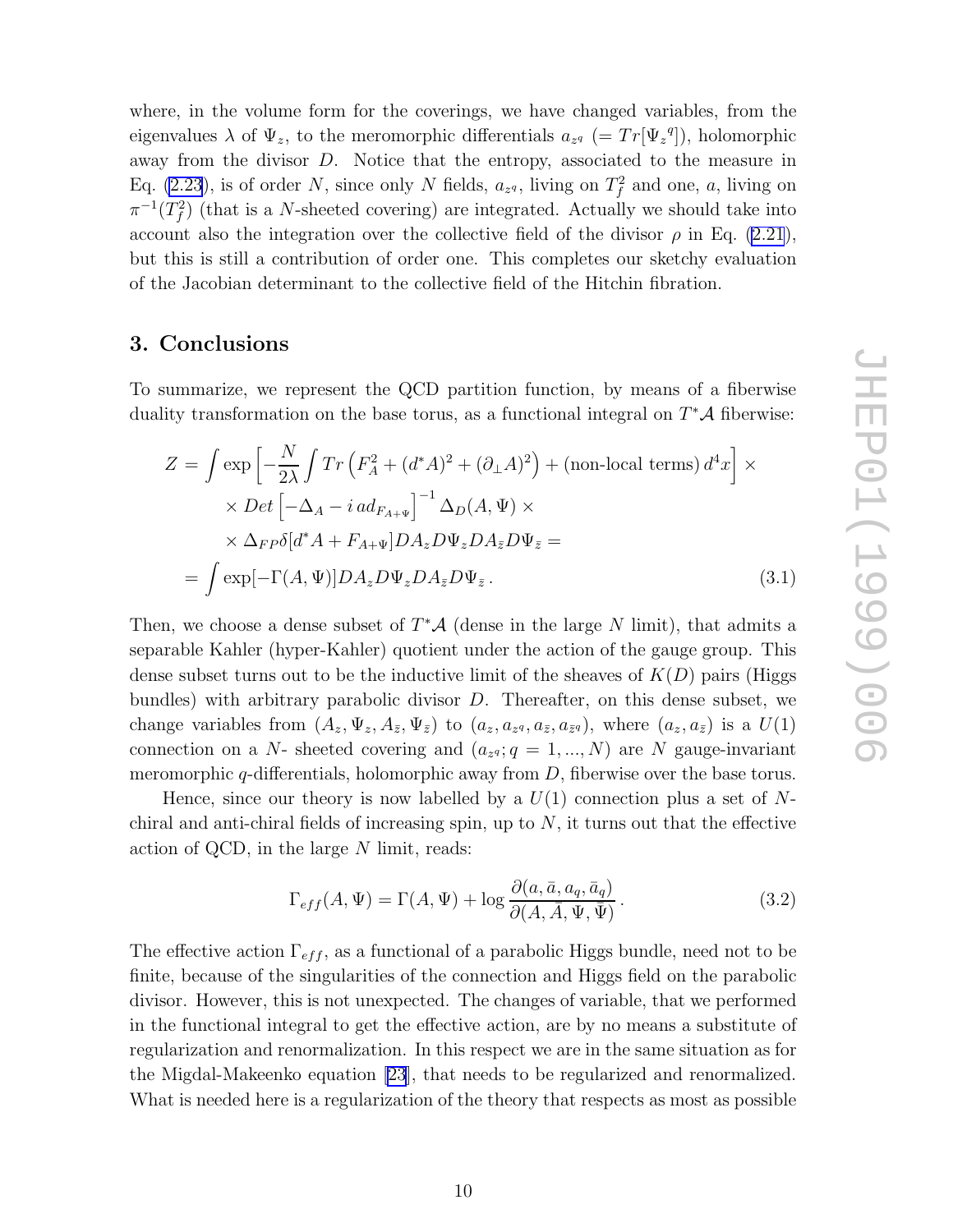<span id="page-11-0"></span>the moduli structure of the parabolic Higgs bundles and of the Hitchin fibration, that is, the gauge structure of the theory. Surprisingly, such regularization exists and it consists in analytically continuing the fields  $(A, \Psi)$  from Euclidean to Minkowskian space (sic!) [\[24\]](#page-12-0) (p.186). This gives every pole, in the  $(x_+, x_-)$  Minkowskian coordinates, a  $i\epsilon$  part, moving away the singularity from the real integration path. The divergences are then obtained in the  $\epsilon \to 0$  limit and  $\epsilon$  is our regularization parameter.

An important point is that the master field should be gauge equivalent to a constant[[25](#page-12-0)]. In the present approach, instead, it is described as a collective field of distributions. Yet, it is conceivable that this collective field converges to a constant, in the large N limit, in the sense of the distributions. In fact, the weak topology is often the strongest topology that may be introduced in field theory, as the asymptotic weak convergence of interacting fields to free fields, in scattering theory, shows.

#### Acknowledgments

We would like to thank Corrado De Concini for several enlightening discussions on the Hitchin fibration.

## References

- [1] G. 't Hooft, *[Nucl. Phys.](http://www-spires.slac.stanford.edu/spires/find/hep/www?j=NUPHA%2CB72%2C461)* B 72 (1974) 461.
- [2] M. Bochicchio, *Four-dimensional QCD and fiberwise duality* , *[J. High Energy Phys.](http://jhep.sissa.it/stdsearch?paper=01%281999%29005)* 01 [\(1999\) 005](http://jhep.sissa.it/stdsearch?paper=01%281999%29005), [[hep-th/9810013](http://xxx.lanl.gov/abs/hep-th/9810013)].
- [3] N.J. Hitchin, *Proc. London Math. Soc.* (3) 55 (1987) 59; S.K. Donaldson, *Proc. London Math. Soc.* (3) 55 (1987) 127.
- [4] N.J. Hitchin, A. Karlhede, U. Lindström and M. Rocěk, *[Comm. Math. Phys.](http://www-spires.slac.stanford.edu/spires/find/hep/www?j=CMPHA%2C108%2C535)* 108 [\(1987\) 535](http://www-spires.slac.stanford.edu/spires/find/hep/www?j=CMPHA%2C108%2C535).
- [5] M. Bochicchio, *Four-dimensional QCD and moduli of Higgs bundles*, Rome prep.1225/98, to appear in hep-th.
- [6] H.U. Boden and K. Yokogawa, *Moduli spaces of parabolic Higgs bundles and parabolic* K(D) *pairs over smooth curves: I*, *Int. J. Math.* 7 (1996) 573 [[alg-geom/9610014](http://xxx.lanl.gov/abs/alg-geom/9610014)].
- [7] H. Konno, *J. Math. Soc. Japan* 45 (1993) 461.
- [8] C. Simpson, *The Hodge filtration on nonabelian cohomology* , [alg-geom/9604005](http://xxx.lanl.gov/abs/alg-geom/9604005) .
- [9] N.J. Hitchin, *Duke Math. J.* 54 (1987) 91.
- [10] N. Nekrasov, *[Comm. Math. Phys.](http://www-spires.slac.stanford.edu/spires/find/hep/www?j=CMPHA%2C180%2C587)* 180 (1996) 587 [[hep-th/9503157](http://xxx.lanl.gov/abs/hep-th/9503157)].